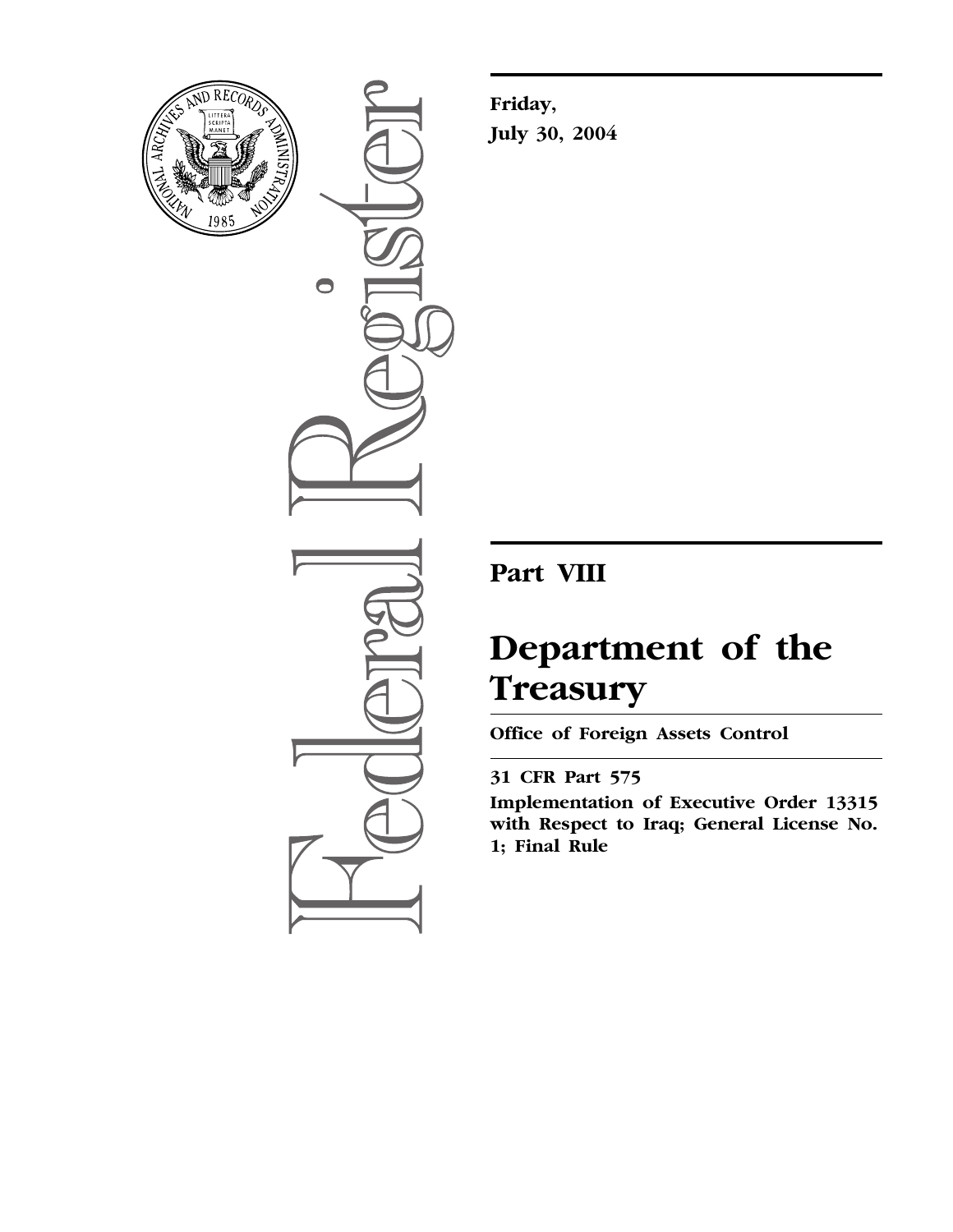#### **DEPARTMENT OF THE TREASURY**

#### **Office of Foreign Assets Control**

#### **31 CFR Part 575**

#### **Implementation of Executive Order 13315 with Respect to Iraq; General License No. 1**

**AGENCY:** Office of Foreign Assets Control, Treasury. **ACTION:** Final rule; publication of general license.

**SUMMARY:** The Office of Foreign Assets Control (''OFAC'') of the U.S. Department of the Treasury is amending the Iraqi Sanctions Regulations, in light of the President's termination of the national emergency declared in Executive Order 12722. OFAC is also issuing General License No. 1 under Executive Order 13315 to allow certain transactions related to Iraq under that Executive Order.

**DATES:** This rule is effective July 30, 2004, except that 31 CFR 575.533(a), (b)(1), (b)(3), (b)(4) and (b)(5) are effective May 23, 2003.

**FOR FURTHER INFORMATION CONTACT:** OFAC's Chief of Licensing, tel. 202/ 622–2480, Chief of Policy Planning and Program Management, tel. 202/622– 4855, or Chief Counsel, tel. 202/622– 2410.

#### **SUPPLEMENTARY INFORMATION:**

#### **Background**

On August 2, 1990, upon Iraq's invasion of Kuwait, the President issued Executive Order 12722, declaring a national emergency with respect to Iraq. This order, issued under the authority of, inter alia, the International Emergency Economic Powers Act (50 U.S.C. 1701 *et seq.*), the National Emergencies Act (50 U.S.C. 1601 *et seq.*), and section 301 of title 3 of the U.S. Code, imposed economic sanctions against Iraq, including a complete trade embargo and a freeze of Government of Iraq property and interests in property. In keeping with United Nations Security Council Resolution 661 of August 6, 1990, and under the United Nations Participation Act (22 U.S.C. 287c), the President also issued Executive Order 12724 of August 9, 1990, which imposed additional restrictions. The Iraqi Sanctions Regulations, 31 CFR part 575 (the ''Regulations''), implement Executive Orders 12722 and 12724 and are administered by the Treasury Department's Office of Foreign Assets Control (''OFAC'').

On May 22, 2003, the United Nations Security Council adopted Resolution 1483, which substantially lifted the

multilateral economic sanctions with respect to Iraq. On May 23, 2003, the Treasury Department issued a general license consistent with Resolution 1483. That general license was published as new section 575.533 of the Regulations.

On August 28, 2003, President Bush signed Executive Order 13315, ''Blocking Property of the Former Iraqi Regime, Its Senior Officials and Their Family Members, and Taking Certain Other Actions,'' invoking the authority of, inter alia, the International Emergency Economic Powers Act (50 U.S.C. 1701 *et seq.*), the National Emergencies Act (50 U.S.C. 1601 *et seq.*), the United Nations Participation Act (22 U.S.C. 287c), and section 301 of title 3 of the U.S. Code. This Executive Order expands a national emergency first declared in Executive Order 13303 of May 22, 2003, regarding the reconstruction of Iraq. Both Executive Orders were issued in view of obligations established in United Nations Security Council Resolution 1483.

The national emergency declared in Executive Order 13303 and expanded in Executive Order 13315 is distinct from the national emergency declared in Executive Order 12722, upon which the Iraqi Sanctions Regulations are based. Although based on distinct national emergencies, however, the sanctions imposed in Executive Order 13315 overlap in some respects with the sanctions imposed by the Iraqi Sanctions Regulations. Consequently, on March 16, 2004, to synchronize the legal effects of both the Regulations and Executive Order 13315, the Treasury Department revised section 575.533 of the Regulations and issued General License No. 1 under Executive Order 13315.

The President has issued an Executive order terminating the national emergency declared in Executive Order 12722. Notwithstanding the termination of the national emergency, this new Executive order, pursuant to the President's authority under section 207 of IEEPA (50 U.S.C. 1706), continues prohibitions with regard to transactions involving any property blocked pursuant to Executive Order 12722 or Executive Order 12724 that remains blocked as of July 30, 2004. Moreover, the new Executive order indicates that the termination ''shall not affect any action taken or proceeding pending but not concluded'' as of July 30, 2004, nor will it affect ''any rights or duties that had matured" prior to that date. However, among other things, the President's termination of the national emergency in Executive Order 12722 will end as of July 30, 2004, the import

and export prohibitions imposed pursuant to that order, Executive Order 12724, and related regulations, including the Iraqi Sanctions Regulations, 31 CFR part 575.

#### *1. Revision of 31 CFR 575.533*

In light of the President's action terminating the national emergency declared in Executive Order 12722, the Treasury Department is further revising section 575.533 to clarify the impact of the President's action, and to clarify the impact of a revised rule regarding Iraq issued today by the Commerce Department, on certain specific licenses issued by OFAC pursuant to Executive Order 12722 and the Iraqi Sanctions Regulations, 31 CFR part 575. In addition, today's amendment to section 575.533 will recognize the transfer to the Commerce Department of licensing jurisdiction over exports from the United States to Iraq. Effective July 30, 2004, all applications for exportation or reexportation to Iraq of any items controlled by the Department of Commerce under the Export Administration Regulations (15 CFR parts 730 through 799) for exportation to Iraq are to be submitted to the Department of Commerce, Bureau of Industry and Security.

Paragraph (a) of section 575.533 indicates that between May 23, 2003 and July 30, 2004, all transactions were authorized that were otherwise prohibited by subpart B of the Regulations, with three exceptions addressed in paragraph (b). Paragraph (b)(1) of section 575.533 provides that all property and interests in property, including accounts, that were blocked as of May 23, 2003, pursuant to Executive Order 12722 or Executive Order 12724, or subpart B of the Regulations, remain blocked and subject to the prohibitions and requirements of the Regulations.

As mentioned above, the President's termination of the national emergency in Executive Order 12722, as of July 30, 2004, ends the Treasury Department's jurisdiction over exports and reexports to Iraq and that jurisdiction transfers to the Department of Commerce. Consequently, paragraph (b)(2) of section 575.533 is revised to remove reference to OFAC's issuance of specific licenses for the exportation of certain goods to Iraq. That paragraph is further revised to indicate that as of July 30, 2004, OFAC will not accept license applications for exports or reexports to Iraq. On or after July 30, 2004, all inquiries or applications regarding exports or reexports to Iraq should be made to the Bureau of Industry and Security, Department of Commerce. All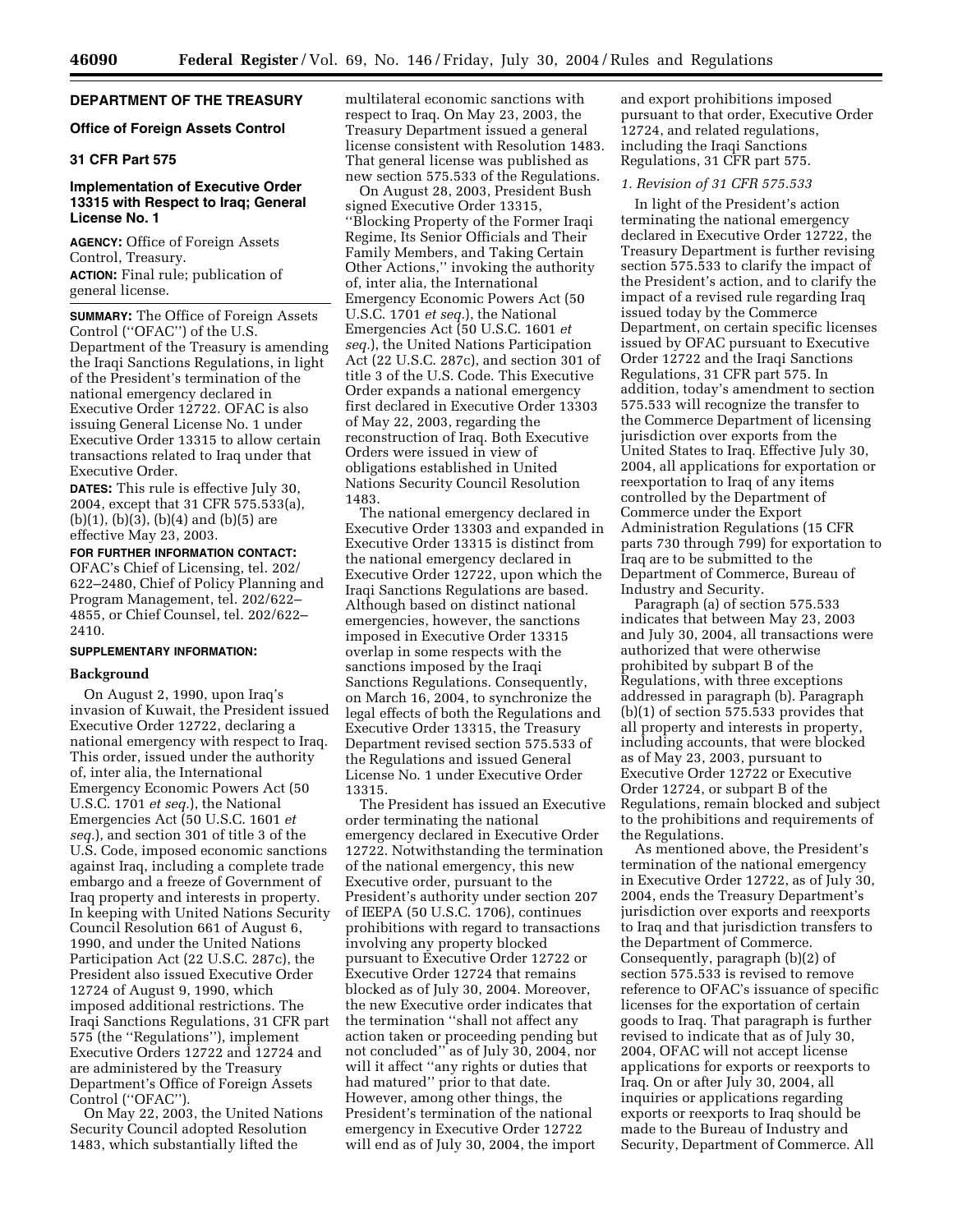OFAC licenses for the exportation or reexportation of goods, software or technology to Iraq issued pursuant to part 575 shall remain valid until the expiration date stated in the license, or if no expiration date is provided in the license, until July 30, 2005. It also indicates that OFAC license holders will be subject to certain additional requirements consistent with the revised rule regarding Iraq that Department of Commerce issued today. These include requirements to keep certain records, to secure Commerce Department approval prior to transfer of OFAC-licensed exports to new endusers, and to conform any OFAClicensed reexports from Iraq to another country to the relevant provisions based on the items being reexported and the country to which they are being reexported.

Paragraph (b)(3) of section 575.533 removes the prior reference to two of three classes of persons with whom transactions were not authorized: (ii) persons on the Defense Department's 55-person Watch List referred to in what had been paragraph (b)(3)(ii), and (iii) persons identified by the 661 Committee pursuant to paragraphs 19 and 23 of United Nations Security Council Resolution 1483, adopted May 22, 2003, referred to in what had been (b)(3)(iii). Transactions with these two classes of person are now prohibited pursuant to Executive Order 13315. As revised, paragraph (b)(3) of section 575.533 now specifically refers only to those persons who are listed in Appendix A to chapter V of title 31, Code of Federal Regulations (commonly referred to as the ''Specially Designated Nationals List"—or "SDN List").

Notwithstanding paragraph (b)(3), paragraph (b)(4) of section 575.533 lifts economic sanctions for certain specified entities even though they are Iraqi SDNs and appear on the list in Appendix A of chapter V, title 31, Code of Federal Regulations. This revision makes clear that U.S. persons may engage in economic transactions with these entities and, thereby, contribute to the orderly and expeditious reconstruction of Iraq.

Paragraph (b)(5) of section 575.533 provides that the general license does not authorize transactions with respect to Iraqi cultural property or other items of archaeological, historical, cultural, rare scientific, and religious importance illegally removed from the Iraq National Museum, the National Library, and other locations in Iraq since August 6, 1990. Any trade in or transfer of such items, including items with respect to which reasonable suspicion exists that they have been illegally removed,

remains prohibited. The note to paragraph (b) (5) refers inquiries concerning particular Iraqi cultural property to the Cultural Property Office at the Department of State.

Paragraph (c) of section 575.533 provides that the effective date paragraphs (a),  $(b)(1)$ ,  $(b)(3)$ ,  $(b)(4)$  and (b)(5) of the section is May 23, 2003. The effective date of paragraph (b)(2) of the section is July 30, 2004.

#### *2. Promulgation of General License No. 1 Under Executive Order 13315*

Paragraph (a) of General License No. 1 under Executive Order 13315 permits all transactions with state bodies, corporations, or agencies of the former Iraqi regime that are prohibited by section 1 of Executive Order 13315, with four exceptions described in paragraph (b). Paragraph (b)(1) of General License No. 1 specifies that all property and interests in property of those persons named in the Annex to Executive Order 13315 or later determined to be subject to the Executive Order are to remain blocked and subject to the prohibitions and requirements of the Executive Order.

Paragraph (b)(2) of General License No. 1 states that all property and interests in property, including accounts, that were blocked pursuant to subpart B of the Iraqi Sanctions Regulations, 31 CFR part 575, as of May 23, 2003, shall remain blocked. Paragraph (b)(3) of General License No. 1 states that the general license does not permit transactions with those persons that are listed in Appendix A to chapter V of title 31, Code of Federal Regulations (commonly referred to as the ''Specially Designated Nationals List''—or ''SDN List''), except for those organizations listed in paragraph (b)(4).

Notwithstanding paragraph (b)(3), paragraph (b)(4) of General License No. 1 lifts economic sanctions on certain entities, even though they are Iraqi SDNs and are listed in Appendix A to chapter V of Title 31, Code of Federal Regulation. This provision makes clear that U.S. persons may engage in economic transactions with these entities and, thereby, contribute to the orderly and expeditious reconstruction of Iraq. Note that the list of entities in paragraph (b)(4) of section 575.533 and the list in paragraph (b)(4) of General License No. 1 are identical.

Finally, paragraph (b)(5) of General License No. 1 provides that the general license does not authorize transactions with respect to Iraqi cultural property or other items of archaeological, historical, cultural, rare scientific, and religious importance illegally removed from the Iraq National Museum, the National

Library, and other locations in Iraq since August 6, 1990. Any trade in or transfer of such items, including items with respect to which reasonable suspicion exists that they have been illegally removed, remains prohibited by subpart B of the Regulations. The note to paragraph (b)(4) refers inquiries concerning particular Iraqi cultural property to the Cultural Property Office at the Department of State.

Paragraph (c) of General License No. 1 indicates that the effective date of this license is August 29, 2003. That is the date that Executive Order 13315 became effective.

#### *3. Transactions Authorized Under 31 CFR 575.533 and General License No. 1*

Examples of transactions authorized by section 575.533 and General License No. 1 include investment by U.S. persons in Iraq, the importation of goods or services of Iraqi origin (with the exception of the cultural properties described in paragraph (b)(3)), travelrelated transactions involving Iraq, the transfer of funds to or from Iraq, and transactions related to transportation to or from Iraq. This authorization, however, does not eliminate the need to comply with other provisions of 31 CFR chapter V or with other applicable provisions of law, including any aviation, financial, or trade requirements of agencies other than OFAC. Such requirements include the Export Administration Regulations (15 CFR parts 730 *et seq.*) administered by the Bureau of Industry and Security, Department of Commerce, and the International Traffic in Arms Regulations (22 CFR chapters 120–130) administered by the Department of State.

#### **Procedural Matters**

Because this rule involves a foreign affairs function of the United States, the provisions of Executive Order 12866 and the Administrative Procedure Act (5 U.S.C. 553) (the ''APA'') requiring notice of proposed rulemaking, opportunity for public participation, and delay in effective date, are inapplicable. Because no notice of proposed rulemaking is required, the provisions of the Regulatory Flexibility Act (5 U.S.C. Chapter 6) do not apply.

#### **Electronic Availability**

This document is available as an electronic file on the Federal Bulletin Board the day of publication in the **Federal Register**. By modem, dial 202/ 512–1387 and type ''/GO FAC,'' or call 202/512–1530 for disk or paper copies. This file is available for downloading without charge in ASCII and Adobe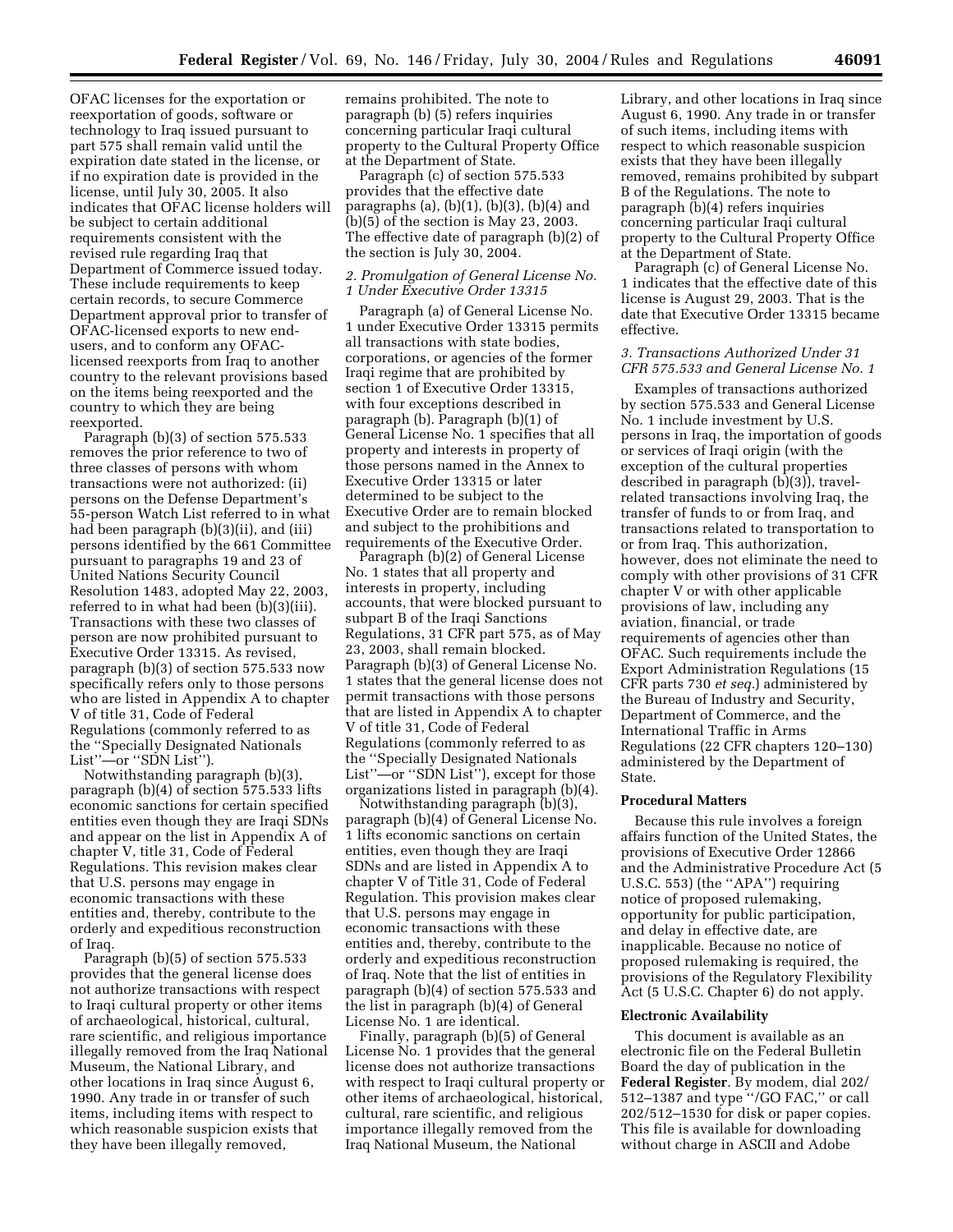Acrobat readable (\*.PDF) formats. For Internet access, the address for use with the World Wide Web, Telnet, or FTP protocol is *fedbbs.access.gpo.gov.* This document and additional information concerning OFAC are available from OFAC's Web site: *http://www.treas.gov/ ofac.*

#### **Paperwork Reduction Act**

The collections of information related to these regulations can be found in 31 CFR part 501. Pursuant to the Paperwork Reduction Act of 1995 (44 U.S.C. 3507), those collections of information have been previously approved by the Office of Management and Budget under control number 1505– 0164.

#### **List of Subjects in 31 CFR Part 575**

Administrative practice and procedure, Banks, banking, Blocking of assets, Exports, Foreign trade, Humanitarian aid, Imports, Iran, Iraq, Oil imports, Penalties, Petroleum, Petroleum products, Reporting and recordkeeping requirements, Specially designated nationals, Terrorism, Travel restrictions.

■ For the reasons stated in the preamble, 31 CFR part 575 is amended as set forth below:

#### **PART 575—IRAQI SANCTIONS REGULATIONS**

■ 1. The authority citation for 31 CFR part 575 is revised to read as follows:

**Authority:** 3 U.S.C. 301; 18 U.S.C. 2332d; 22 U.S.C. 287c; Pub. L. 101–410, 104 Stat. 890 (28 U.S.C. 2461 note); 31 U.S.C. 321(b); 50 U.S.C. 1601–1651, 1701–1706; Pub. L. 101–513, 104 Stat. 2047–2055 (50 U.S.C. 1701 note); E.O. 12722, 55 FR 31803, 3 CFR, 1990 Comp., p. 294; E.O. 12724, 55 FR 33089, 3 CFR, 1990 Comp., p. 297; E.O. 12817, 57 FR 48433, 3 CFR, 1992 Comp., p. 317.; E.O. 13350 of July 29, 2004.

#### **Subpart E—Licenses, Authorizations, and Statements of Licensing Policy**

■ 2. Section 575.533 is revised to read as follows:

#### **§ 575.533—Certain new transactions.**

(a) *New transactions.* Except as provided in paragraph (b) of this section, on or after May 23, 2003 and prior to July 30, 2004, all transactions that are otherwise prohibited by subpart B of this part are authorized.

**Note to § 575.533(a):** This authorization does not eliminate the need to comply with Executive Order 13315, ''Blocking Property of the Former Iraqi Regime, Its Senior Officials and Their Family Members, and Taking Certain Other Actions,'' or other provisions of 31 CFR chapter V, or with other applicable provisions of law, including any

aviation, financial, or trade requirements of agencies other than the Department of the Treasury's Office of Foreign Assets Control. Such requirements include the Export Administration Regulations (15 CFR parts 730 through 799) administered by the Bureau of Industry and Security, Department of Commerce, and the International Traffic in Arms Regulations (22 CFR parts 120 through 130) administered by the Department of State.

(b) *Continued blocking, special provisions for certain exports and reexports, and additional conditions.*

(1) All property and interests in property that were blocked as of May 23, 2003, pursuant to Executive Orders 12722 or 12724, or subpart B of this part, remain blocked and subject to the prohibitions and requirements of this part.

(2)(i) Any specific license issued by the Treasury Department before July 30, 2004, for the exportation from the United States, or, if subject to U.S. jurisdiction, the exportation or reexportation from a third country to Iraq of any items (including technical data or other information) controlled by the Department of Commerce under the Export Administration Regulations (15 CFR parts 730 through 799) for exportation to Iraq shall expire on the date set forth in that license, or, if no expiration date is provided in that license, on July 30, 2005.

**Note to § 575.533(b)(2)(i):** Effective July 30, 2004, with the termination of the national emergency declared in Executive Order 12722 and the revocation of that Executive order, OFAC's authority to license exports and reexports to Iraq ceases, and the licensing jurisdiction for exports and reexports to Iraq will be transferred back to the Department of Commerce. All OFAC license applications pending but not acted upon before July 30, 2004, will be returned to applicants and applicants will be required to resubmit them to the Department of Commerce using the appropriate Department of Commerce forms. Moreover, as July 30, 2004, OFAC will not accept any applications for licenses for exports or reexports to Iraq. On or after July 30, 2004, all inquiries and applications regarding such exports or reexports are to be made to the Exporter Services Office, Bureau of Industry and Security, Department of Commerce (telephone: 202–482–4811).

(ii) Persons issued a specific license by the Treasury Department before July 30, 2004, for the exportation from the United States, or if subject to U.S. jurisdiction, the exportation or reexportation from a third country to Iraq, of any items (including technical data or other information) controlled by the Department of Commerce under the Export Administration Regulations (15 CFR parts 730 through 799) must

maintain such records as are required by 15 CFR part 746 of the Export Administration Regulations.

**Note to § 575.533(b)(2)(ii):** Pursuant to an amendment to the Export Administration Regulations (15 CFR parts 730 through 799), effective July 30, 2004, further authorization by the Department of Commerce will not be required for exports or reexports licensed by the Department of the Treasury until the Treasury Department license expires by its own terms, or, if no expiration date is provided in the license, until July 30, 2005. Those holding specific licenses issued by the Treasury Department for exports or reexports to Iraq must comply with the recordkeeping requirements found in 15 CFR 746.3 of the Export Administration Regulations.

(iii) Items licensed by the Treasury Department for exportation or reexportation to Iraq may not be transferred within Iraq to a new enduser without further authorization from the Bureau of Industry and Security, Department of Commerce. Reexportation of items originally authorized pursuant to a specific license issued by the Treasury Department must conform to the relevant provision of the Export Administration Regulations (15 CFR parts 730 through 799) based on the items being reexported and the country to which they are being reexported.

**Note to § 575.533(b)(2)(iii):** Pursuant to an amendment to the Export Administration Regulations (15 CFR parts 730 through 799), effective July 30, 2004, further authorization by the Department of Commerce will be required for exports or reexports licensed by the Department of the Treasury prior to the transfer of such items within Iraq to a new end-user. The amendment also requires that any reexportation of items pursuant to a specific license issued by the Treasury Department must conform to the relevant provision of the Export Administration Regulations (15 CFR parts 730 through 799) based on the country to which the items are being reexported.

**Note to § 575.533(b)(2):** The term ''controlled by the Department of Commerce'' means subject to a license requirement under the Department of Commerce's Export Administration Regulations (EAR). Items subject to a license requirement under the EAR include items on the Commerce Control List that require a license for exportation or reexportation to Iraq pursuant to 15 CFR part 742 or 15 CFR 746.3, as well as items and activities that require a license under the end-use and end-user provisions of 15 CFR part 744. To inquire whether particular items are controlled by the Department of Commerce under the Export Administration Regulations for exportation to Iraq, the exporter or reexporter should contact the Department of Commerce, Bureau of Industry and Security.

(3) This section does not authorize any transactions with persons listed in